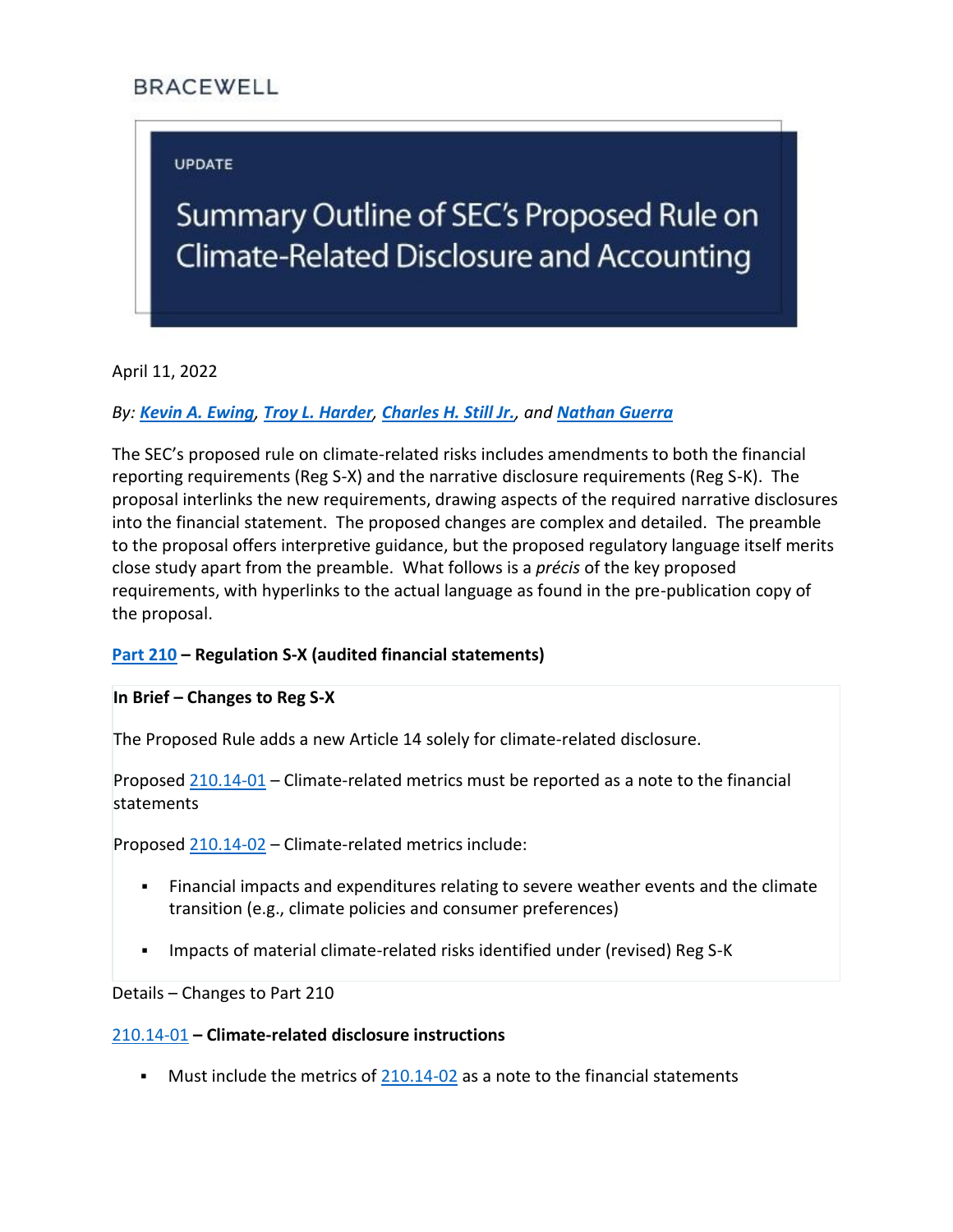▪ Climate disclosure must cover same span of years (historical) as otherwise being reported

# [210.14-02](https://www.federalregister.gov/documents/2022/04/11/2022-06342/the-enhancement-and-standardization-of-climate-related-disclosures-for-investors#sectno-citation-210.14-02) **– Climate-related metrics**

- Provide contextual information, including for each metric: how derived, significant inputs, and significant assumptions, and any policy decisions made to calculate the metrics
- Disclose financial impacts of severe weather events and other natural conditions
	- $\circ$  when added to transition activities item, disclosure threshold is 1% of the aggregate line item
	- $\circ$  separately aggregate positive and negative impacts
	- $\circ$  covers changes to revenues, impairment charges; changes in loss contingencies or reserves; change in insured losses
- Disclose financial impacts related to transition activities
	- $\circ$  when added to severe weather impact, disclosure threshold is 1% of the aggregate line item
	- $\circ$  financial impact of efforts to reduce GHG emissions or otherwise mitigate exposure to transition risks
	- $\circ$  separately aggregate positive and negative impacts
	- $\circ$  covers, e.g., changes in revenue/cost from new emissions pricing or from regulations that result in loss of sales contract; changes in cash flow resulting from changes in upstream costs such as transportation of raw materials; changes in carrying amount of assets because of changed useful life or salvage value; changes in interest expense driven by financing instruments that increase the interest rate if you miss climate-related targets
- Disclose expenditures to mitigate risk of severe weather and natural conditions
	- $\circ$  when added to transition mitigation expenditures, disclosure threshold is 1% of the aggregate line item
	- $\circ$  separately aggregate what is expensed and what is capitalized
	- $\circ$  covers expenditures to increase asset resilience, retire assets, shorten asset life, relocate assets, etc.
- Disclose expenditures related to transition activities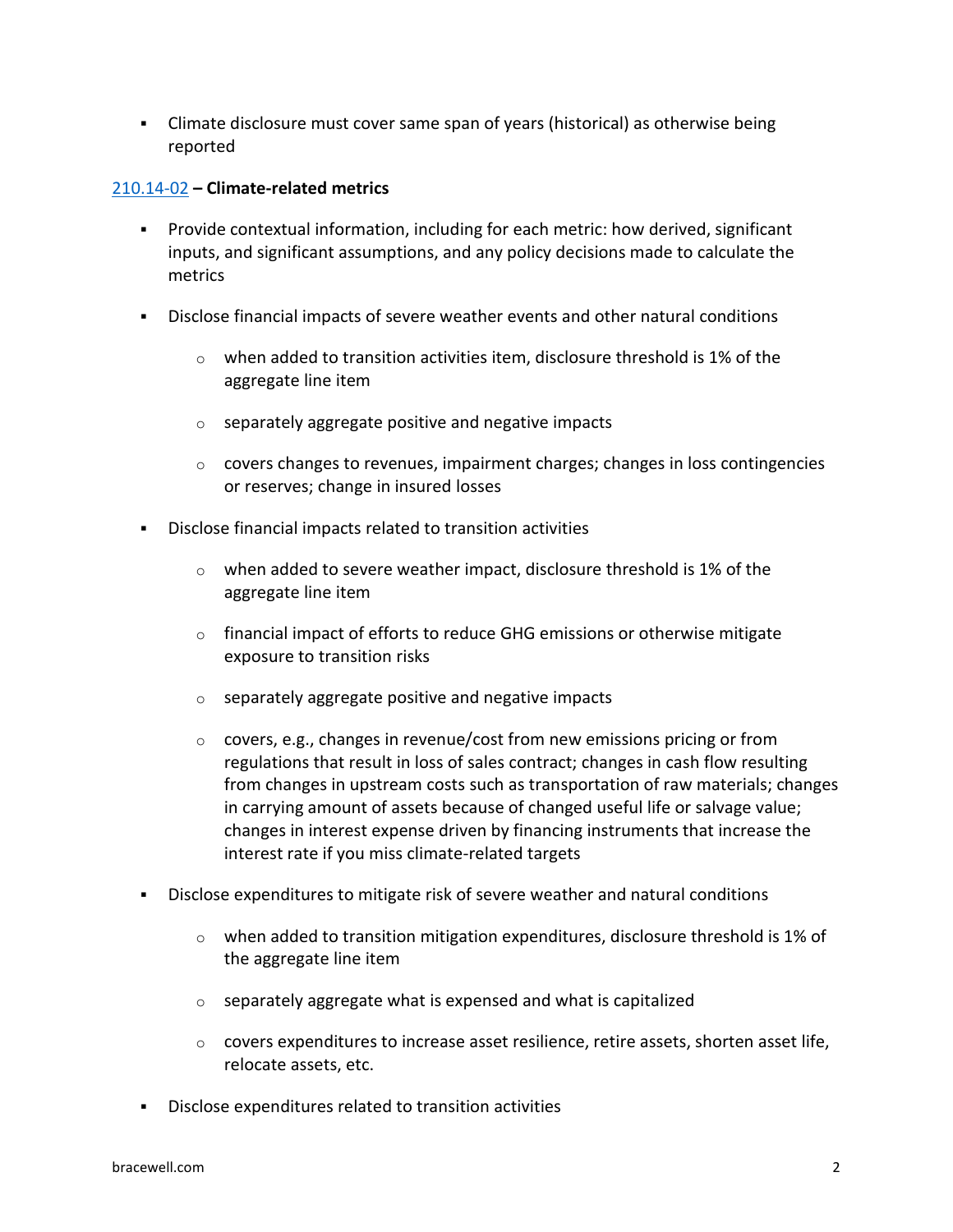- $\circ$  when added to expenditures for severe weather mitigation, disclosure threshold is 1% of the aggregate line item
- $\circ$  separately aggregate what is expensed and what is capitalized
- o covers expenditures to reduce GHG emissions like R&D, purchases of GHGmitigating assets, increased energy efficiency, offset emissions, increased resource efficiency
- o covers expenditures toward announced GHG emission reduction targets and other climate-related commitments
- Disclose financial estimates/assumptions affected by severe weather and natural conditions
	- $\circ$  requires qualitative discussion if exposure to these risks/uncertainties affected any assumptions or estimates used in the consolidated financial statements
- Disclose financial estimate/assumptions affected by transition activities
	- $\circ$  requires qualitative discussion if exposure to transition risks and uncertainties affected any assumptions or estimates used in the consolidated financial statements
- Disclose impact of climate-related risks identified under (revised) Reg S-K
	- $\circ$  for any physical or transition risks that the registrant identifies per [229.1502\(a\),](https://www.federalregister.gov/documents/2022/04/11/2022-06342/the-enhancement-and-standardization-of-climate-related-disclosures-for-investors#sectno-reference-229.1502) disclose the impact on any of the metrics noted above
- May disclose impact of climate-related opportunities
	- $\circ$  if you disclose opportunity for any one item noted above, must do so consistently for all years presented and for each line item

# **[Part 229](https://www.federalregister.gov/documents/2022/04/11/2022-06342/the-enhancement-and-standardization-of-climate-related-disclosures-for-investors#sectno-citation-229.1500) – Regulation S-K**

#### **In Brief – Changes to Reg S-K**

The Proposed Rule adds a new Subpart [229.1500](https://www.federalregister.gov/documents/2022/04/11/2022-06342/the-enhancement-and-standardization-of-climate-related-disclosures-for-investors#sectno-citation-229.1500) solely for climate-related disclosure.

#### [229.1500](https://www.federalregister.gov/documents/2022/04/11/2022-06342/the-enhancement-and-standardization-of-climate-related-disclosures-for-investors#sectno-citation-229.1500) – Definitions

▪ Climate-related risks (physical and transition), Emission factor, Internal carbon price, Scenario analysis, Scopes 1,2, and 3, Transition plan, and Value chain

#### [229.1501](https://www.federalregister.gov/documents/2022/04/11/2022-06342/the-enhancement-and-standardization-of-climate-related-disclosures-for-investors#sectno-reference-229.1501) – Governance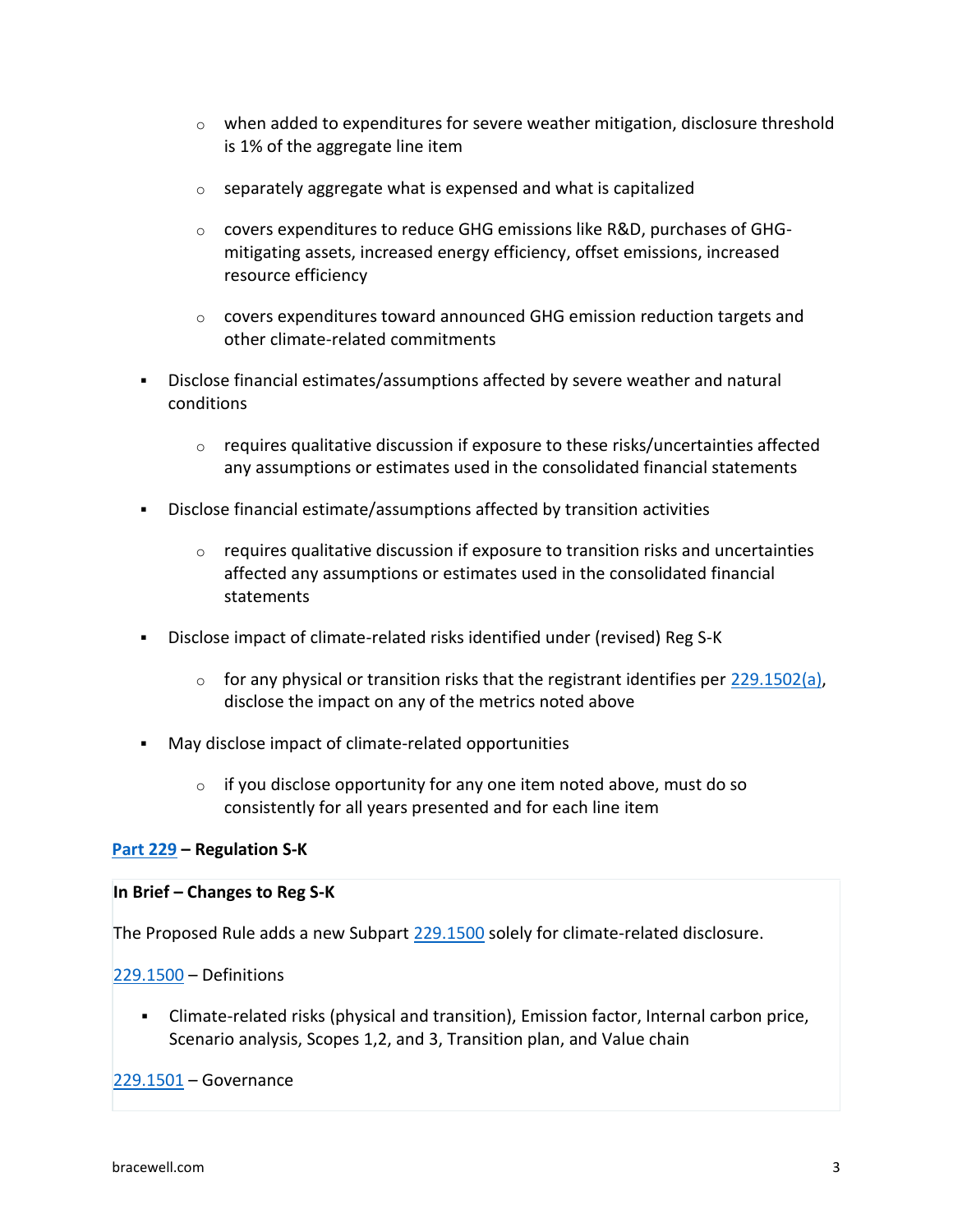- Disclose Board oversight of climate-related risk, including responsibilities, expertise, information flow, climate goals, strategy and risk management
- Disclose Management's role on climate risk, including committees, expertise, information flow, and reporting to Board

[229.1502](https://www.federalregister.gov/documents/2022/04/11/2022-06342/the-enhancement-and-standardization-of-climate-related-disclosures-for-investors#sectno-reference-229.1502) – Strategy, business model, and outlook

- **•** Describe climate-related risks reasonably likely to have a material impact over short, medium or long term
- Describe related impacts on financial statement, operations, products, services, suppliers, R&D, and discuss related strategy, planning, and capital allocation
- Disclose internal carbon price, scenario analyses, and how they are used
- Describe resilience of business strategy to climate-related risks

[229.1503](https://www.federalregister.gov/documents/2022/04/11/2022-06342/the-enhancement-and-standardization-of-climate-related-disclosures-for-investors#sectno-reference-229.1503) – Risk management

**•** Describe processes for identifying, assessing, and managing climate-related risks, including gauging materiality, selecting mitigation, and setting priorities

[229.1504](https://www.federalregister.gov/documents/2022/04/11/2022-06342/the-enhancement-and-standardization-of-climate-related-disclosures-for-investors#sectno-reference-229.1504) – GHG emissions metrics

- Scope 1 and 2; Scope 3 if material or subject to company target
- Disclose GHG intensity per revenue and per production

[229.1505](https://www.federalregister.gov/documents/2022/04/11/2022-06342/the-enhancement-and-standardization-of-climate-related-disclosures-for-investors#sectno-reference-229.1505) – Attestation of emissions

▪ Sets schedule for limited and, later, reasonable attestation of Scope 1 and 2

[229.1506](https://www.federalregister.gov/documents/2022/04/11/2022-06342/the-enhancement-and-standardization-of-climate-related-disclosures-for-investors#sectno-reference-229.1506) – GHG targets and goals

▪ Disclose all GHG or climate-related targets and goals

Details – New Subpart 229.1500

# [229.1500](https://www.federalregister.gov/documents/2022/04/11/2022-06342/the-enhancement-and-standardization-of-climate-related-disclosures-for-investors#sectno-citation-229.1500) **– Definitions**

▪ Adds many new definitions, including inter alia Climate-related risks (physical and transition), Emission factor, Internal carbon price, Scenario analysis, Scopes 1,2, and 3, Transition plan, and Value chain

#### [229.1501](https://www.federalregister.gov/documents/2022/04/11/2022-06342/the-enhancement-and-standardization-of-climate-related-disclosures-for-investors#sectno-reference-229.1501) **– Governance**

▪ Disclose board governance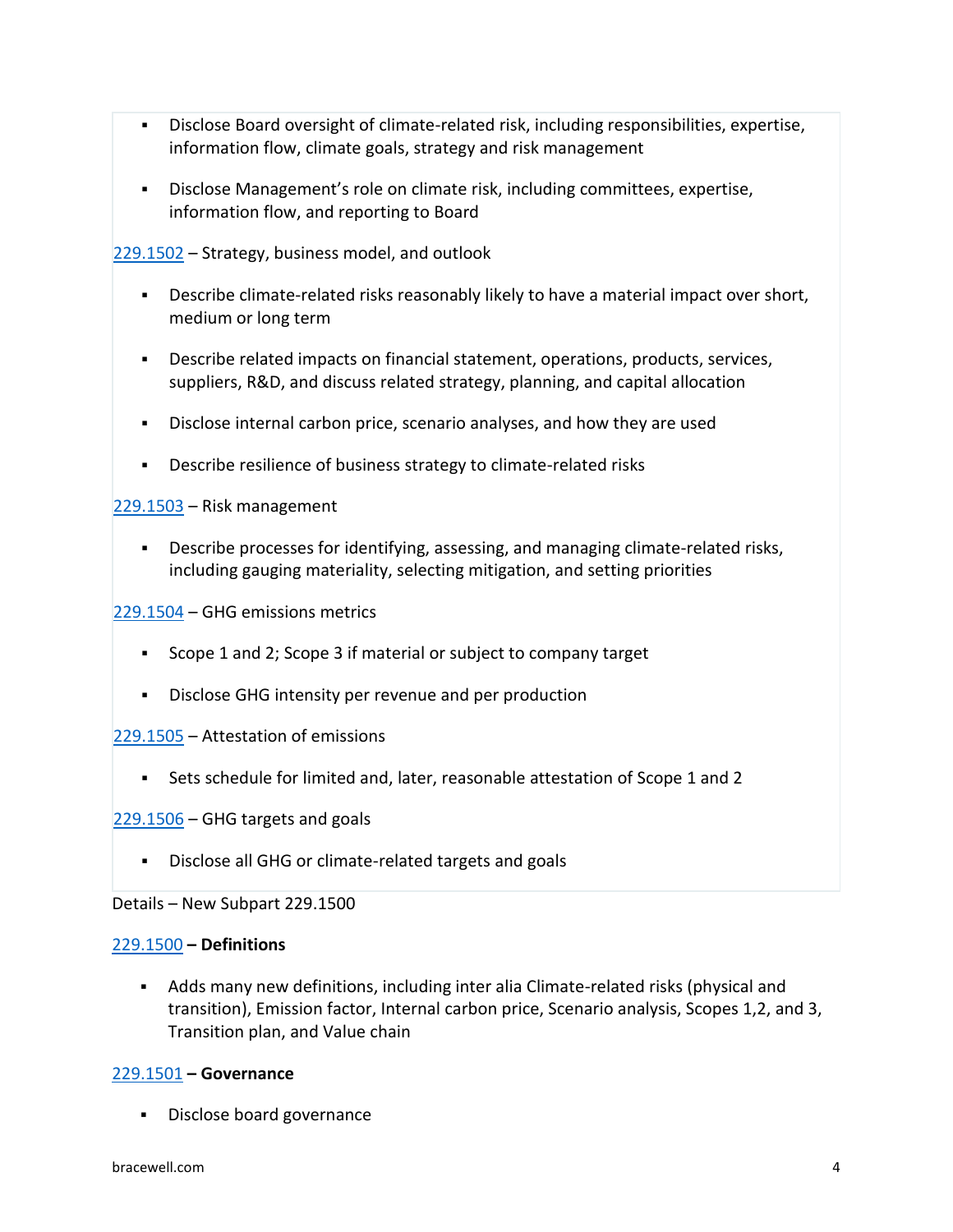- $\circ$  including, as applicable, which board members have responsibility for climaterelated risk, who has climate-related expertise, how the board is informed of climate risks and how often, how they consider climate-related risks as part of business strategy, risk management and financial oversight, and whether/how they set climate-related targets/goals and oversees them
- Disclose management governance
	- $\circ$  including, as applicable, any positions, committees or members with responsibility, what expertise they have, how they are informed about and monitor climate-related risks, whether and how often they report to the board on climate-related risks

# [229.1502](https://www.federalregister.gov/documents/2022/04/11/2022-06342/the-enhancement-and-standardization-of-climate-related-disclosures-for-investors#sectno-reference-229.1502) **– Strategy, business model, and outlook**

- **•** Describe any climate-related risks reasonably likely to have a material impact on the registrant over short, medium or long term
	- o separate discussion of physical risks and transition risk
	- $\circ$  for physical risk, special disclosure requirements if there are flooding risks or assets in areas of high water stress
	- $\circ$  for transition risk, it says categorically: "A registrant that has significant operations in a jurisdiction that has made a GHG emissions reduction commitment may be exposed to transition risks related to the implementation of the commitment." (p. 483)
- **•** Describe the impact of these climate-related risks on business operations, products, services, suppliers, mitigation efforts, R&D, etc.
- Discuss whether and how these material impacts are considered in the registrant's business strategy, financial planning, and capital allocation
	- o include current and forward-looking discussion
	- $\circ$  include how any Article 14 metrics and any targets in [229.1506](https://www.federalregister.gov/documents/2022/04/11/2022-06342/the-enhancement-and-standardization-of-climate-related-disclosures-for-investors#sectno-reference-229.1506) relate to business strategy or mode
	- o include discussion of offsets and RECs
- Discuss whether and how these material climate-related risks have affected or are reasonably likely to affect the consolidated financial statements
- **·** If registrant maintains an internal carbon price, disclose it and its derivation, rationale, and use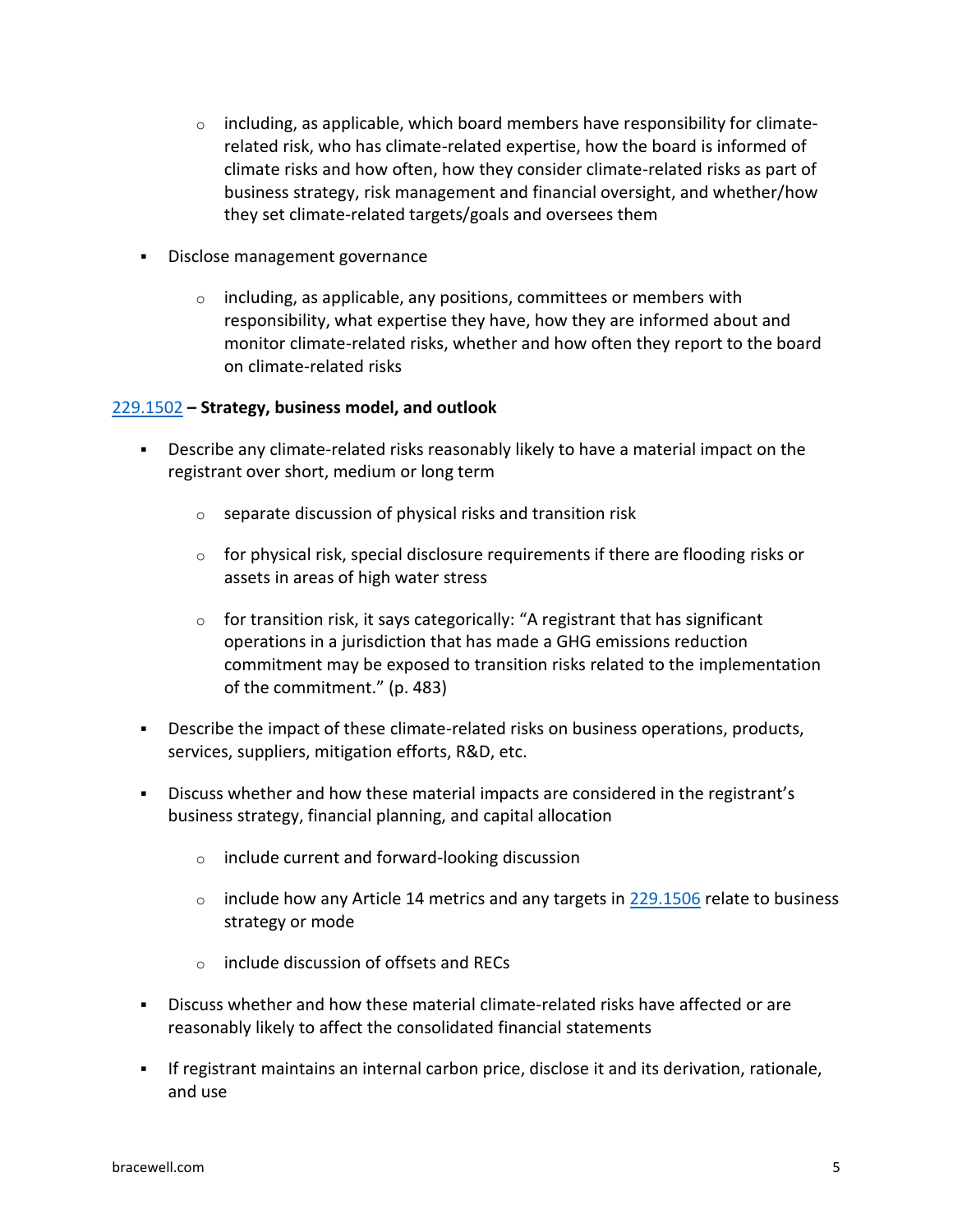- $\circ$  if it uses more than one internal carbon price, provide info for each of them and describe why multiple
- Describe resilience of business strategy in light of potential future changes in climaterelated risks

# [229.1503](https://www.federalregister.gov/documents/2022/04/11/2022-06342/the-enhancement-and-standardization-of-climate-related-disclosures-for-investors#sectno-reference-229.1503) **– Risk management**

- **•** Describe processes for identifying, assessing, and managing climate-related risks [no materiality qualifier]
	- o how it determines relative significance of climate-related risks compared to other risks
	- o how it considers existing or likely "regulatory requirements or policies"
	- $\circ$  how it considers shifts in customer or counterparty preferences, technology changes, and market price changes in relation to transition risks
	- $\circ$  how it determines materiality of climate-related risks
	- $\circ$  how it decides whether to mitigate, accept or adapt
	- $\circ$  how it prioritizes whether to address climate-related risks
	- o how it selects mitigation
- Disclose whether/how these processes are integrated into overall risk management
- If registrant adopted a transition plan, describe it and annually update its disclosure of actions taken to achieve the plan's targets or goals

# [229.1504](https://www.federalregister.gov/documents/2022/04/11/2022-06342/the-enhancement-and-standardization-of-climate-related-disclosures-for-investors#sectno-reference-229.1504) **– GHG emissions metrics**

- Disclose GHG emissions as defined
	- $\circ$  disclose by constituent GHG gas and in aggregate as CO2e, without accounting for offsets
- Disclose Scope 1 and 2
	- $\circ$  include everything in the registrant's operational and organizational boundaries, but may exclude emissions from unconsolidated investments
- Disclose Scope 3 if material or if registrant has set a Scope 3 target/goal
	- $\circ$  identify the categories of upstream and downstream activities included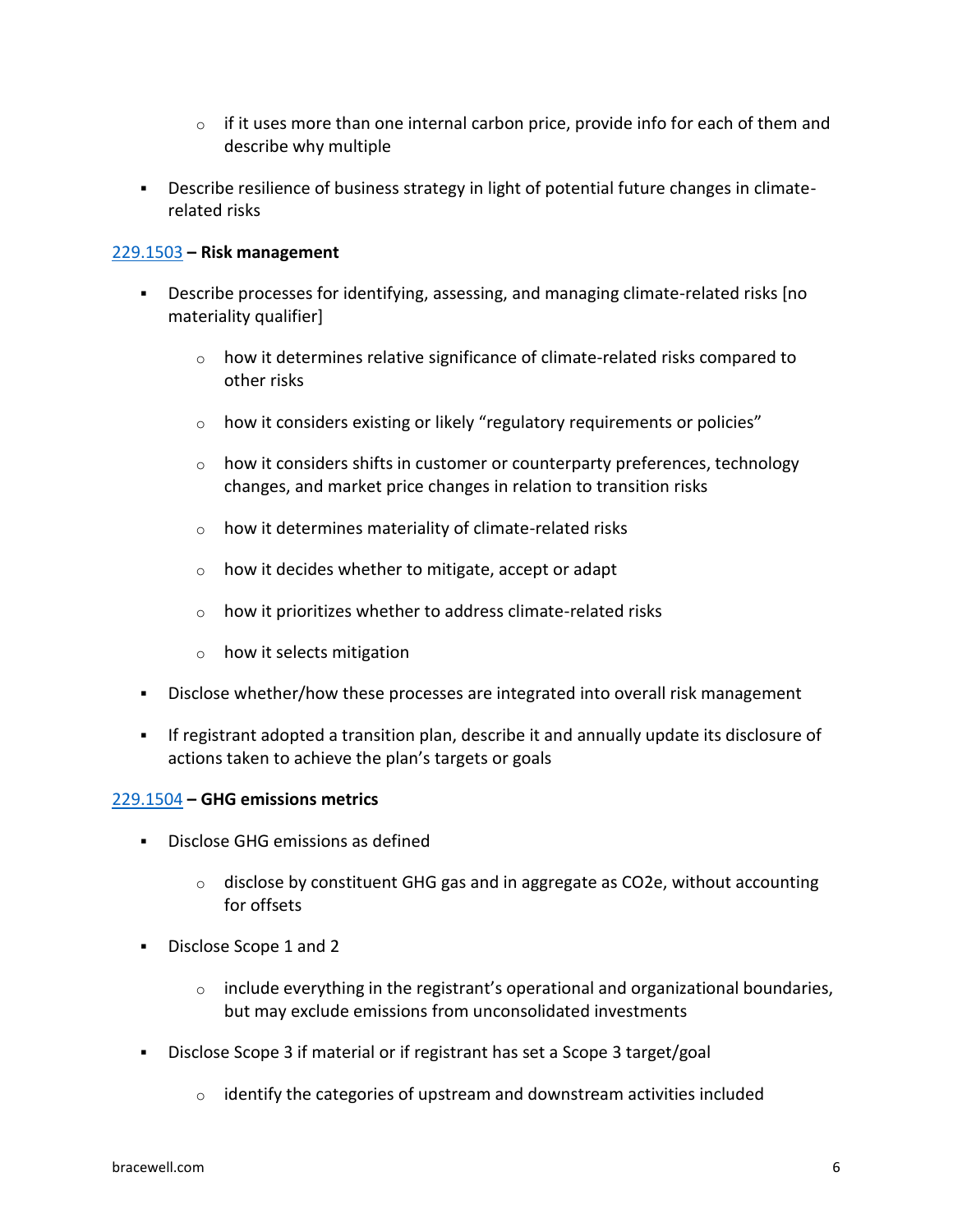- $\circ$  if any category is significant, separately disclose for it
- $\circ$  describe the data sources (actual data, studies, statistics, industry associations, etc.)
- Disclose GHG intensity per revenue and per production
- **•** Describe the methodology, significant inputs and significant assumptions used to calculate GHG emissions
	- $\circ$  can use reasonable estimates for fourth quarter if data is not reasonably available, but must justify and promptly update
	- $\circ$  can use ranges for Scope 3, but must justify
	- o must disclose source of any third-party data and how it was obtained
	- o must disclose any method changes from prior year
	- $\circ$  must disclose any data gaps, including discussion of proxy data or alternative method
	- $\circ$  must include in Scope 3 any outsourced activities previously done in-house in the years being reported on
- Liability for Scope 3 emission disclosures: a statement is deemed not fraudulent unless shown to have been made or reaffirmed without a reasonable basis or was disclosed other than in good faith

# [229.1505](https://www.federalregister.gov/documents/2022/04/11/2022-06342/the-enhancement-and-standardization-of-climate-related-disclosures-for-investors#sectno-reference-229.1505) **– Attestation of Scope 1 and 2 emissions disclosure**

- Large or accelerated filers must provide attestation
	- o covers Scope 1 and 2
	- o first three years: a limited assurance level
	- o fourth year: reasonable assurance level
	- $\circ$  use public, free reference standard by an organization that used due process (public input)
- Attestation provider must meet all of a list of characteristics, including expertise and independence
- **EXECT** Attestation report has minimum elements, including the criteria for evaluation, level of assurance, etc.